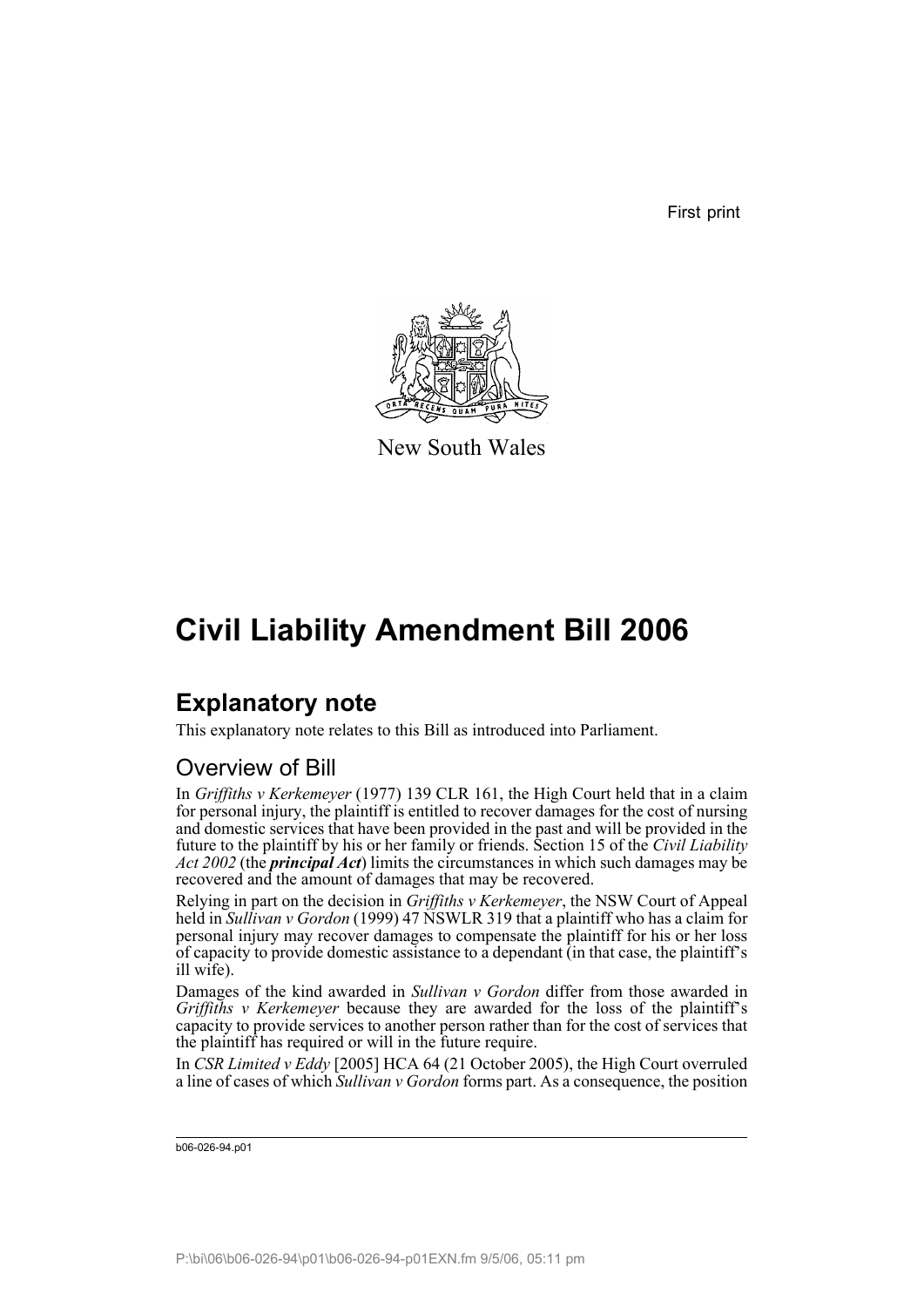Explanatory note

at common law in Australia is currently that a plaintiff in a personal injury claim cannot recover special damages to compensate the plaintiff for the loss of the plaintiff's capacity to provide domestic services to his or her dependants.

The object of this Bill is to amend the principal Act:

- (a) to enable certain claimants who have personal injury claims (including in respect of intentional acts, sexual misconduct, motor accidents, dust-related conditions and smoking and tobacco products) to recover damages for the loss of their capacity to provide gratuitous domestic services to their dependants, and
- (b) to provide a cap on the hourly rate for calculating the amount of *Griffiths v Kerkemeyer* damages that claimants with personal injury claims in respect of dust-related conditions may recover.

### Outline of provisions

**Clause 1** sets out the name (also called the short title) of the proposed Act.

**Clause 2** provides for the commencement of the proposed Act on the date of assent to the proposed Act.

**Clause 3** is a formal provision that gives effect to the amendments to the principal Act set out in Schedule 1.

**Clause 4** provides for the repeal of the proposed Act on the day following the day on which it commences. Section 30 of the *Interpretation Act 1987* provides that the repeal of an Act does not affect any amendment previously made by the repealed Act.

### **Schedule 1 Amendments**

**Schedule 1 [10]** inserts a new section 15A in the principal Act. The new section provides for a cap on the hourly rate for calculating the amount of *Griffiths v Kerkemeyer* damages that may be awarded in respect of personal injury for dust-related conditions to which section 11 of the *Dust Diseases Tribunal Act 1989* applies.

The cap is the same hourly rate provided in section 15 of the principal Act. However, section 15 does not currently extend to the calculation of *Griffiths v Kerkemeyer* damages in proceedings involving dust-related conditions. The cap provided by section 15 is calculated at an hourly rate of one-fortieth of the amount per week comprising the amount estimated by the Australian Statistician as the average weekly total earnings of all employees in New South Wales for the relevant quarter for the injury concerned.

**Schedule 1 [11]** inserts a new section 15B in the principal Act to enable a court in certain circumstances to award damages of the kind recognised by the Court of Appeal in *Sullivan v Gordon*. The proposed section provides that a court may award damages to a claimant for any loss of the claimant's capacity to provide gratuitous domestic services to the claimant's dependants, but only if the court is satisfied that:

Explanatory note page 2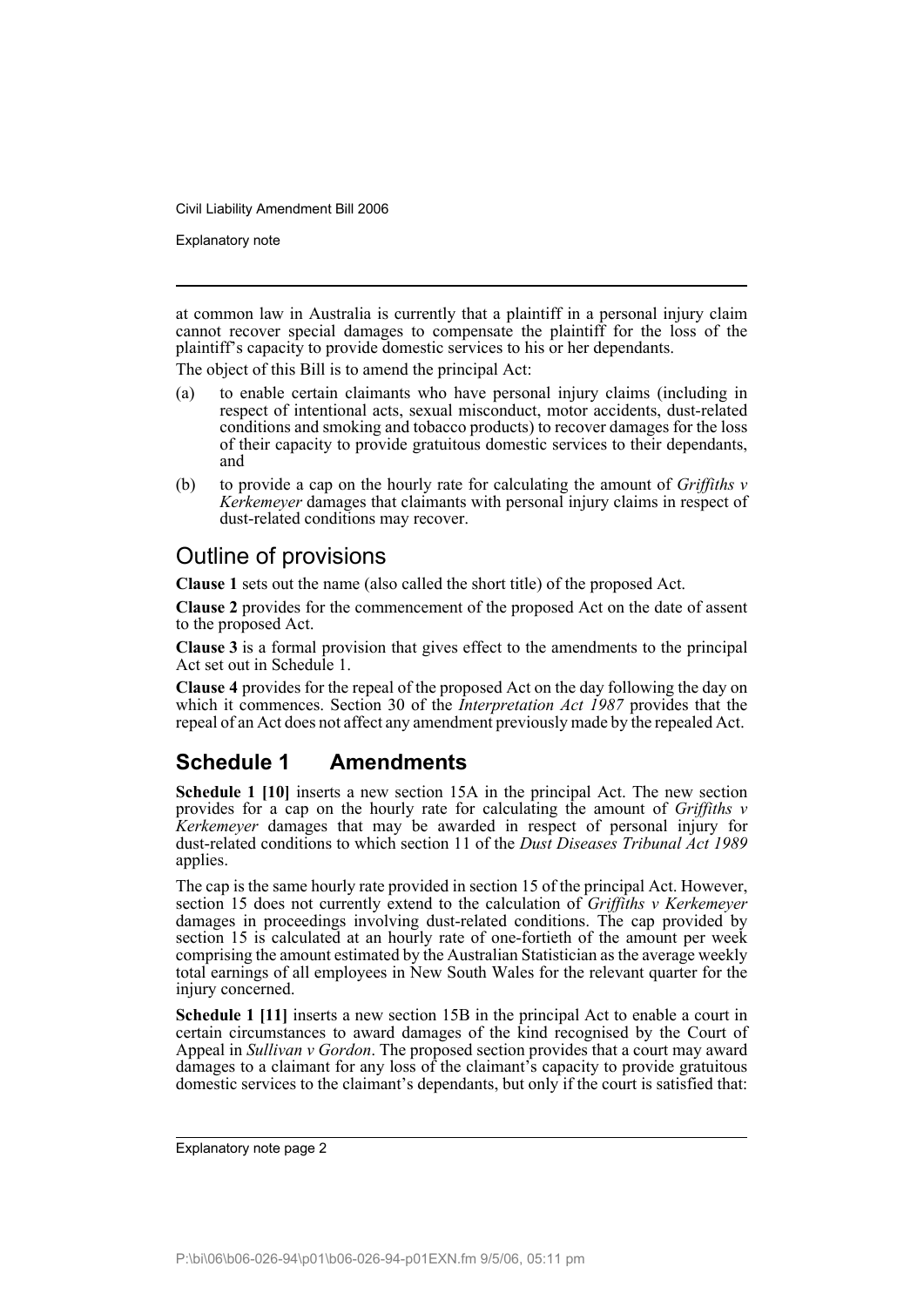Explanatory note

- (a) in the case of any dependants of the claimant of the kind referred to in paragraph (a) of the definition of *dependants* set out below—the claimant provided the services to those dependants before the time that the liability in respect of which the claim is made arose, and
- (b) the claimant's dependants were not (or will not be) capable of performing the services themselves by reason of their age or physical or mental incapacity, and
- (c) there is a reasonable expectation that, but for the injury to which the damages relate, the claimant would have provided the services to the claimant's dependants:
	- (i) for at least 9 hours per week, and
	- (ii) for a period of at least 6 consecutive months, and
- (d) there will be a need for the services to be provided for those hours per week and that consecutive period of time and that need is reasonable in all the circumstances.

For the purposes of the proposed section, the *dependants* of a claimant are defined to mean:

- (a) such of the following persons as are wholly or partly dependent on the claimant at the time that the liability in respect of which the claim is made arises:
	- (i) the husband or wife of the claimant,
	- (ii) a de facto partner of the claimant, being a person who has a de facto relationship (within the meaning of the *Property (Relationships) Act 1984*) with the claimant,
	- (iii) a child, grandchild, sibling, uncle, aunt, niece, nephew, parent or grandparent of the claimant (whether derived through subparagraph (i) or (ii), adoption or otherwise),
	- (iv) any other person who is a member of the claimant's household, and
- (b) any unborn child of the claimant (whether derived through paragraph (a) (i) or (ii), adoption or otherwise) at the time that the liability in respect of which the claim is made arises and who is born after that time.

The term *gratuitous domestic services* is defined to mean services of a domestic nature for which the person providing the service has not been paid or is not liable to be paid.

The proposed section also imposes a cap on the hourly rate for calculating the amount of such damages that is the same as that provided by section 15 of the principal Act and proposed section 15A.

The proposed section also makes it clear that such damages are not available if the claimant or dependant has previously recovered damages for the loss.

Explanatory note page 3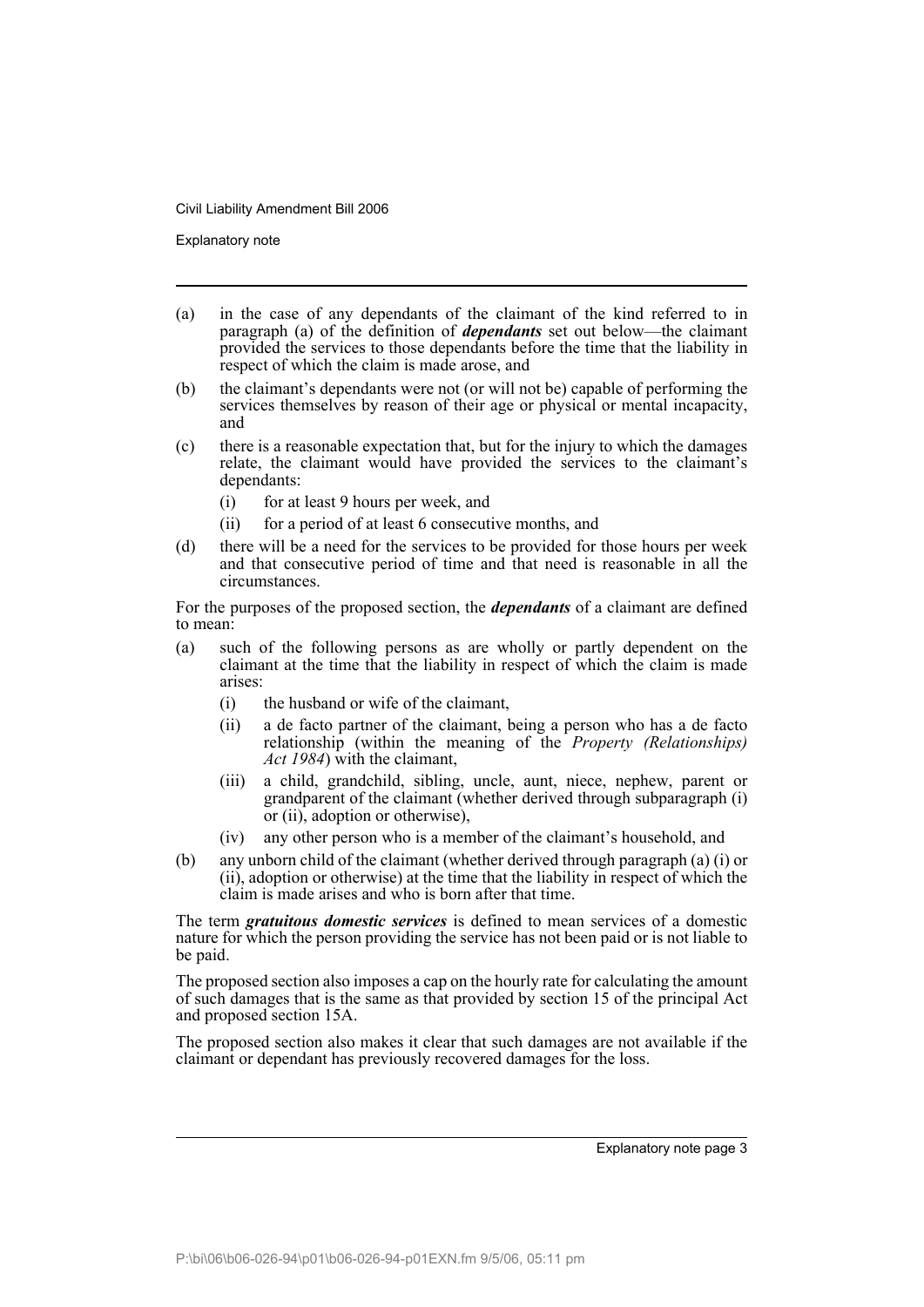Explanatory note

The amendments made to section 3B of the principal Act by **Schedule 1 [1]–[4]** will ensure that proposed section 15B will extend to the determination of civil liability for injury that results from an intentional act, sexual misconduct, a motor accident, a dust-related condition or from smoking or the use of tobacco products. However, the proposed section makes it clear that:

- (a) a claimant who is a participant in the Scheme under the *Motor Accidents (Lifetime Care and Support) Act 2006* may not recover damages for his or her loss of capacity to provide gratuitous domestic services to dependants to the extent that those services are (or are to be) provided under the Scheme, and
- (b) a claimant may not recover damages for his or her loss of capacity to provide gratuitous domestic services to dependants to the extent that those services are paid for (or liable to be paid for) by an insurer under section 83 (Duty of insurer to make hospital, medical and other payments) of the *Motor Accidents Compensation Act 1999*.

**Schedule 1 [5] and [7]–[9]** make amendments that are consequential on the insertion of proposed sections 15A and 15B in the principal Act.

**Schedule 1 [12]** amends section 18 (1) of the principal Act to provide that a court may not order the payment of interest on damages for the loss of a claimant's capacity to provide gratuitous domestic services to the claimant's dependants. The amendment also makes it clear that the current prohibition on the payment of such interest on awards of *Griffiths v Kerkemeyer* damages does not extend to damages awarded in cases involving dust-related conditions. **Schedule 1 [6] and [13]** make consequential amendments to sections 3B and 18 respectively.

**Schedule 1 [14]** amends clause 1 of Schedule 1 to the principal Act to enable the Governor to make regulations of a savings or transitional nature consequent on the enactment of the proposed Act.

**Schedule 1 [15]** inserts a new Part in Schedule 1 to the principal Act that contains savings and transitional provisions consequent on the enactment of the proposed Act. In particular, it provides that proposed sections 15A and 15B extend to civil liability arising before the commencement of the section concerned, but do not apply to any proceedings that were finally determined before that commencement.

Explanatory note page 4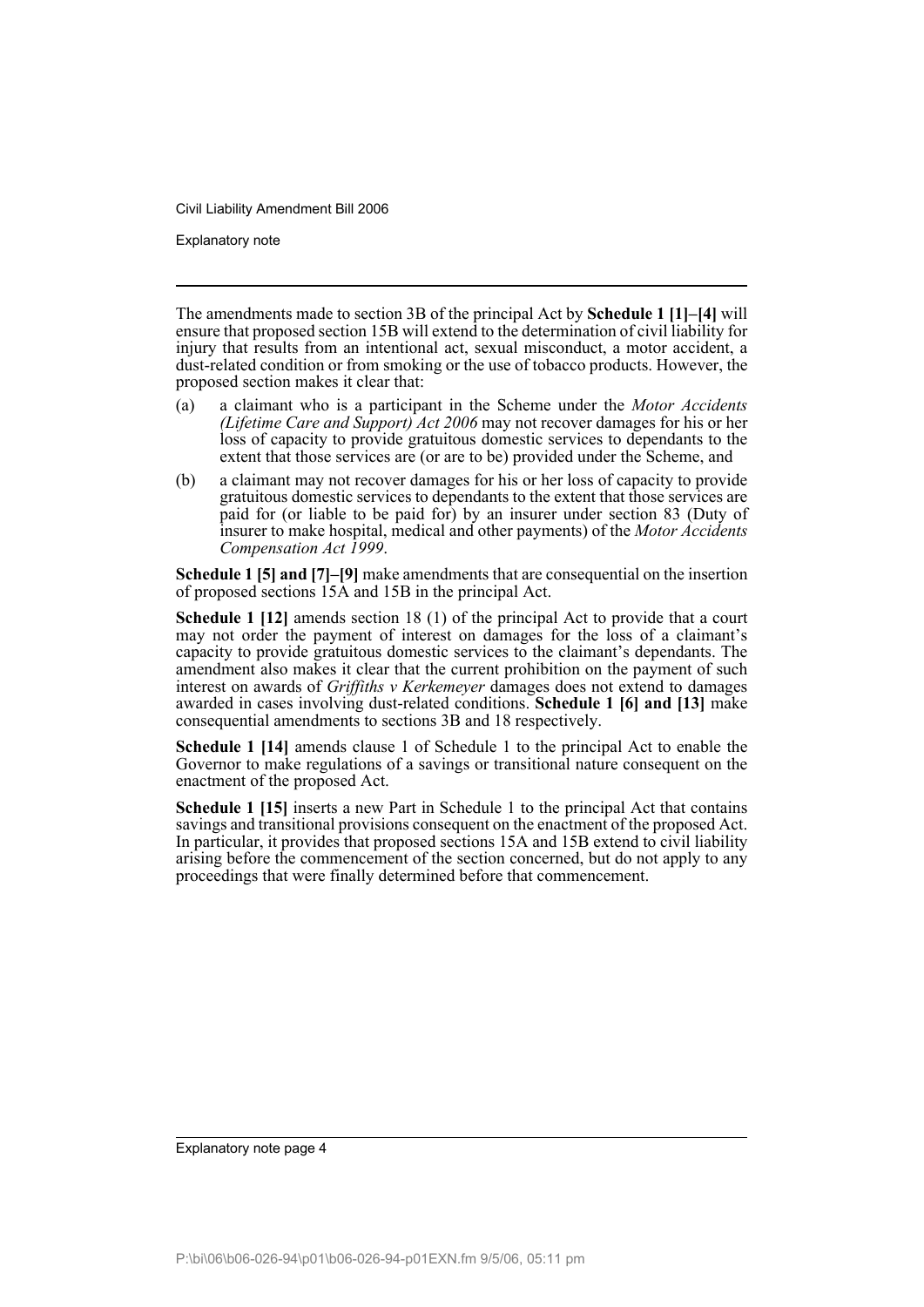First print



New South Wales

# **Civil Liability Amendment Bill 2006**

### **Contents**

|   |                                             | Page          |
|---|---------------------------------------------|---------------|
|   | Name of Act                                 |               |
|   | Commencement                                | 2.            |
| 3 | Amendment of Civil Liability Act 2002 No 22 | $\mathcal{P}$ |
|   | Repeal of Act                               | 2             |
|   | Schedule 1 Amendments                       | 3             |

b06-026-94.p01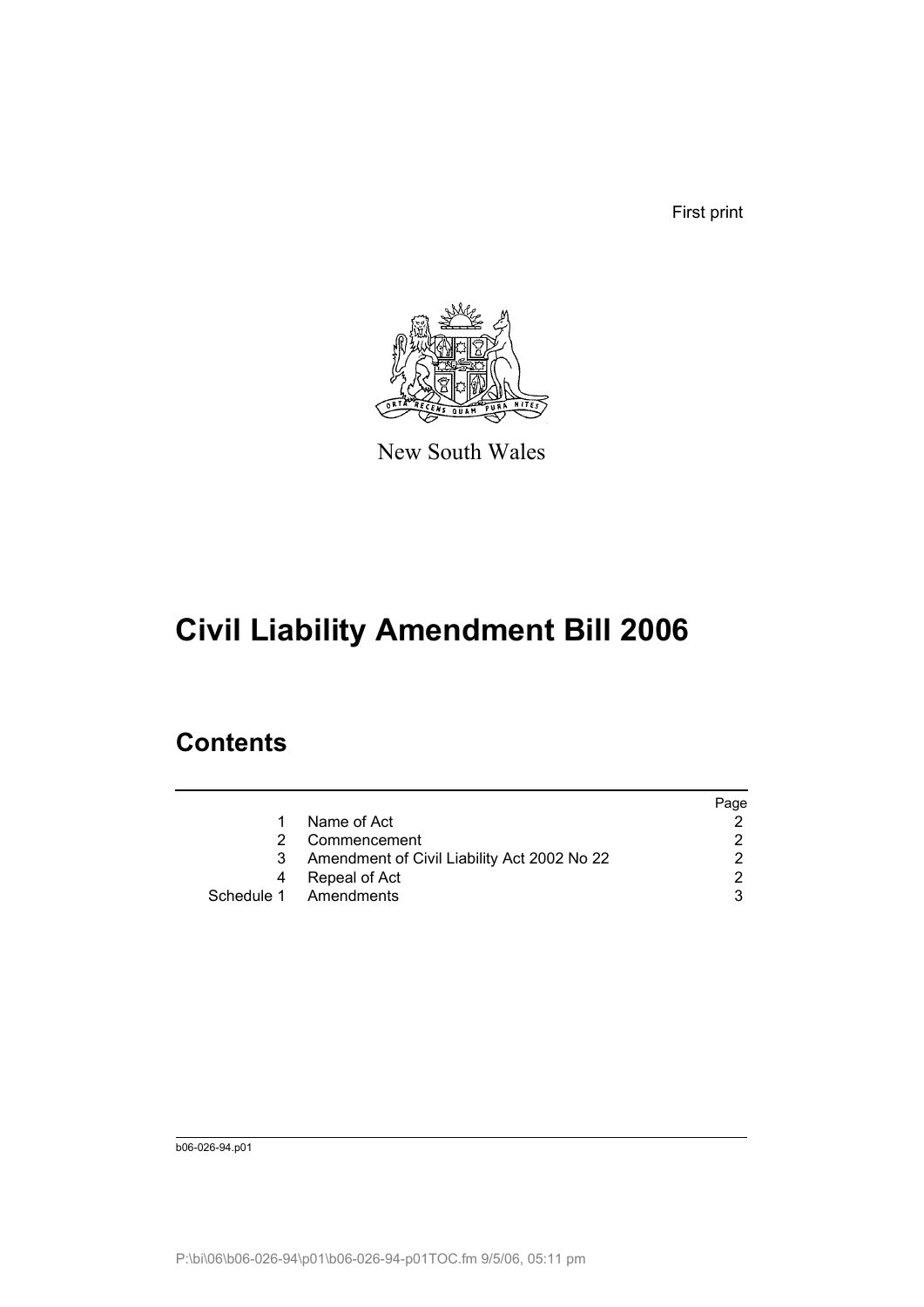Contents

Page

Contents page 2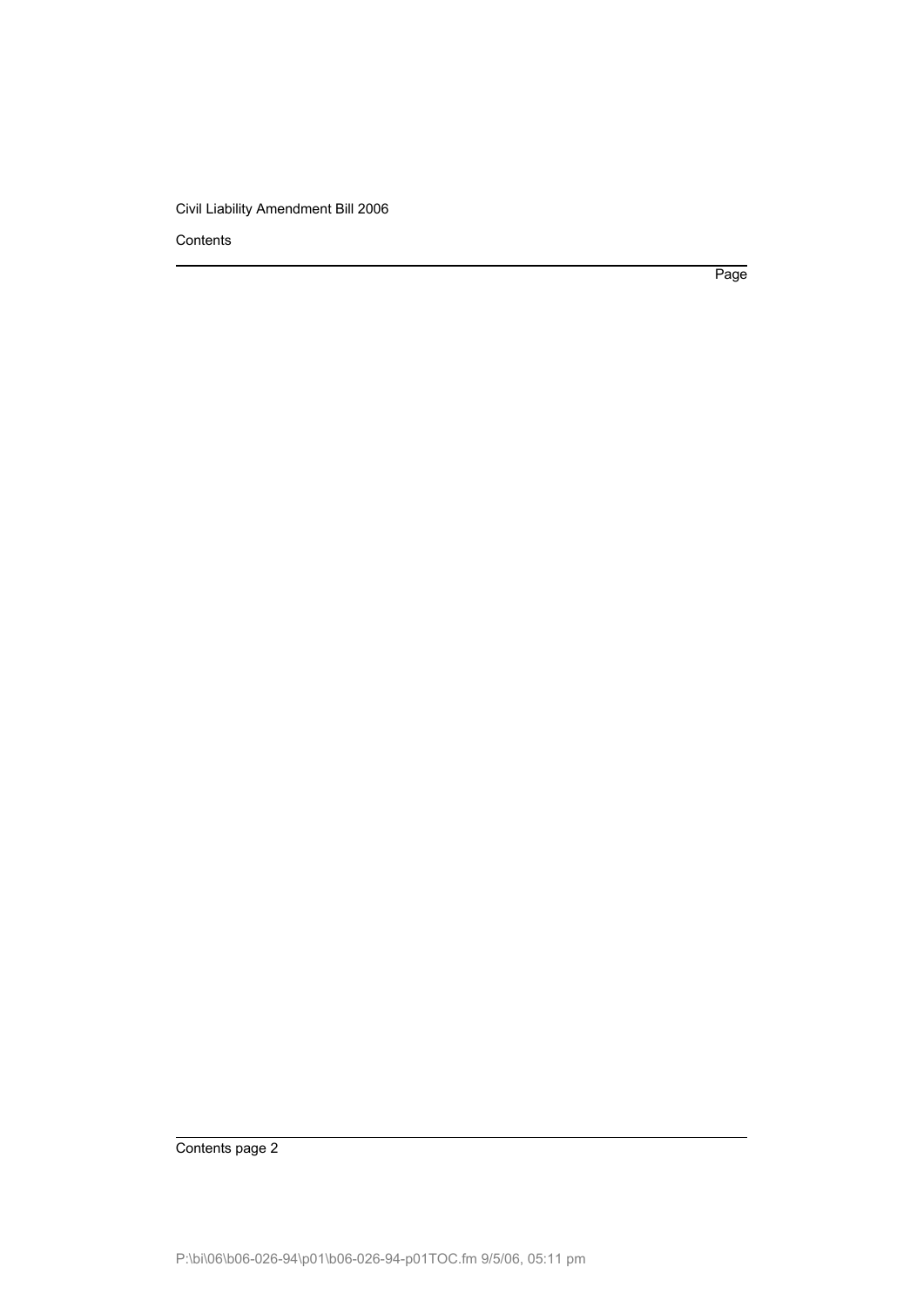

New South Wales

## **Civil Liability Amendment Bill 2006**

No , 2006

### **A Bill for**

An Act to amend the *Civil Liability Act 2002* to make further provision with respect to damages for gratuitous attendant care services and for loss of capacity to provide domestic services; and for other purposes.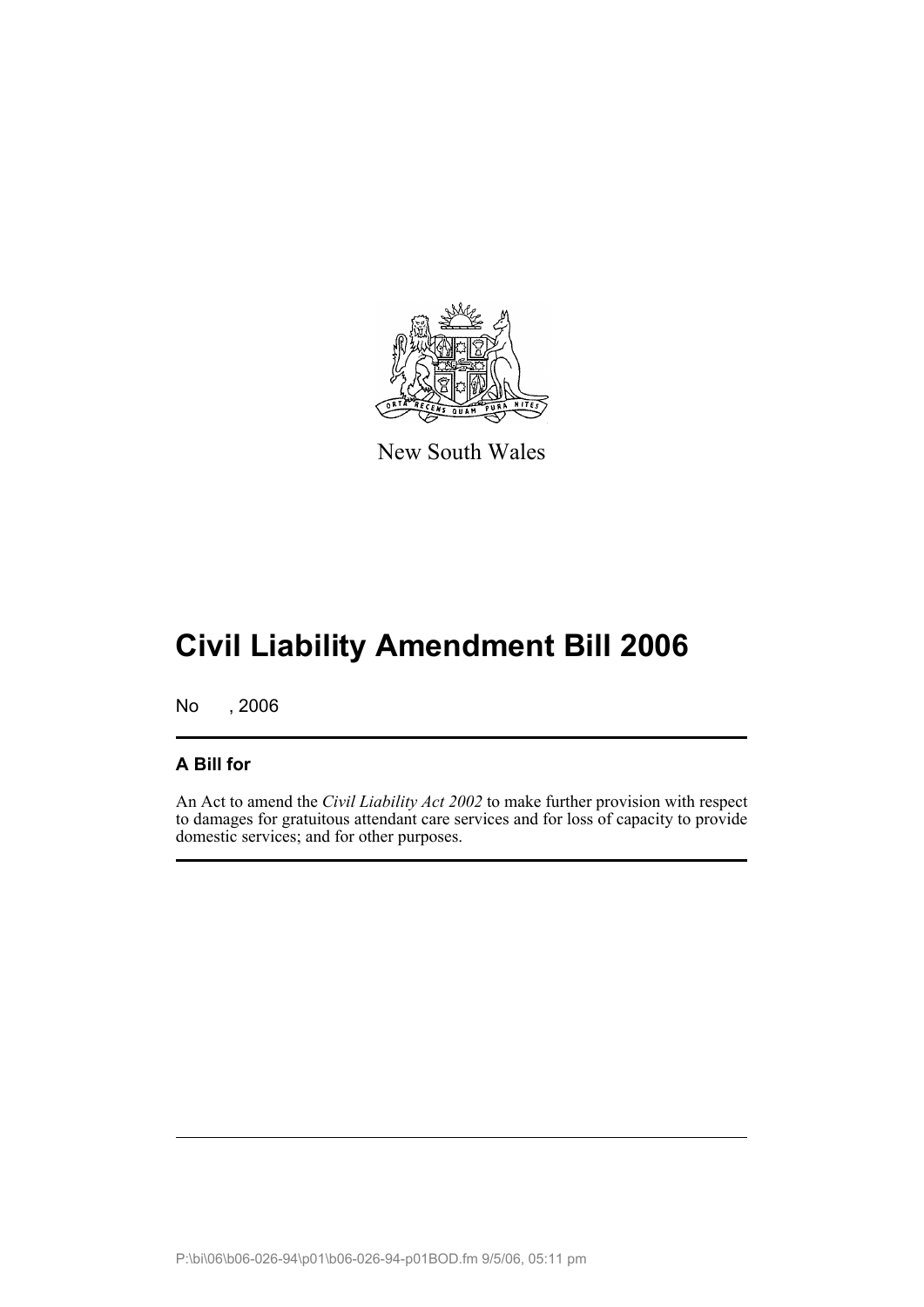<span id="page-7-3"></span><span id="page-7-2"></span><span id="page-7-1"></span><span id="page-7-0"></span>

|              |                                             | The Legislature of New South Wales enacts:                                                                                                                | 1        |  |  |
|--------------|---------------------------------------------|-----------------------------------------------------------------------------------------------------------------------------------------------------------|----------|--|--|
| 1            |                                             | <b>Name of Act</b>                                                                                                                                        | 2        |  |  |
|              |                                             | This Act is the <i>Civil Liability Amendment Act 2006</i> .                                                                                               | 3        |  |  |
| $\mathbf{2}$ |                                             | Commencement                                                                                                                                              | 4        |  |  |
|              |                                             | This Act commences on the date of assent to this Act.                                                                                                     | 5        |  |  |
| 3            | Amendment of Civil Liability Act 2002 No 22 |                                                                                                                                                           |          |  |  |
|              |                                             | The <i>Civil Liability Act 2002</i> is amended as set out in Schedule 1.                                                                                  | 7        |  |  |
| 4            | <b>Repeal of Act</b>                        |                                                                                                                                                           |          |  |  |
|              | (1)                                         | This Act is repealed on the day following the day on which this Act<br>commences.                                                                         | 9<br>10  |  |  |
|              | (2)                                         | The repeal of this Act does not, because of the operation of section 30<br>of the <i>Interpretation Act 1987</i> , affect any amendment made by this Act. | 11<br>12 |  |  |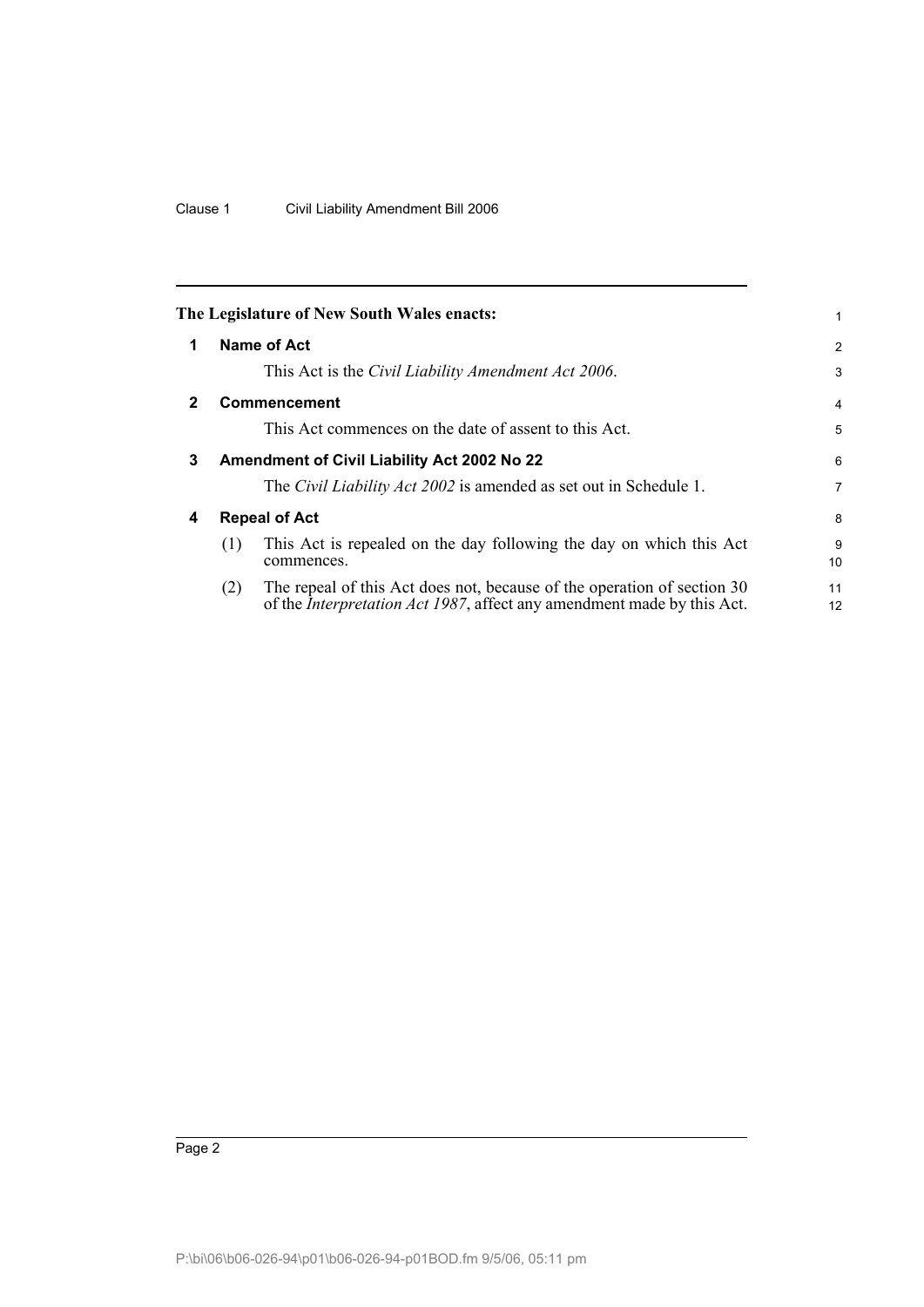Amendments Schedule 1

<span id="page-8-0"></span>

|       | <b>Schedule 1</b>                                                                                                                                                          |                    | <b>Amendments</b>                                                                                                                                                                   | $\mathbf{1}$                       |  |
|-------|----------------------------------------------------------------------------------------------------------------------------------------------------------------------------|--------------------|-------------------------------------------------------------------------------------------------------------------------------------------------------------------------------------|------------------------------------|--|
|       |                                                                                                                                                                            |                    | (Section 3)                                                                                                                                                                         | $\overline{2}$                     |  |
| [1]   | <b>Section 3B Civil liability excluded from Act</b>                                                                                                                        |                    |                                                                                                                                                                                     |                                    |  |
|       | Omit section 3B (1) (a). Insert instead:                                                                                                                                   |                    |                                                                                                                                                                                     |                                    |  |
|       |                                                                                                                                                                            | (a)                | civil liability in respect of an intentional act that is done<br>with intent to cause injury or death or that is sexual assault<br>or other sexual misconduct—the whole Act except: | $\mathbf 5$<br>6<br>$\overline{7}$ |  |
|       |                                                                                                                                                                            | (i)                | section 15B and section 18 $(1)$ (in its application to<br>damages for any loss of the kind referred to in<br>section 18 $(1)$ $(c)$ , and                                          | $\bf 8$<br>9<br>10                 |  |
|       |                                                                                                                                                                            | (ii)               | Part 7 (Self-defence and recovery by criminals) in<br>respect of civil liability in respect of an intentional<br>act that is done with intent to cause injury or death,             | 11<br>12<br>13                     |  |
| [2]   | Section 3B (1) (b)                                                                                                                                                         |                    |                                                                                                                                                                                     |                                    |  |
|       | Insert "except sections 15A and 15B and section 18 (1) (in its application to<br>damages for any loss of the kind referred to in section 18 (1)(c))" after "whole<br>Act". |                    |                                                                                                                                                                                     |                                    |  |
| $[3]$ | Section 3B (1) (c)                                                                                                                                                         |                    |                                                                                                                                                                                     |                                    |  |
|       |                                                                                                                                                                            |                    | Insert "except section 15B and section 18 $(1)$ (in its application to damages for<br>any loss of the kind referred to in section 18 (1) (c))" after "whole Act".                   | 19<br>20                           |  |
| [4]   | Section 3B (2) (a1)                                                                                                                                                        |                    |                                                                                                                                                                                     |                                    |  |
|       | Insert after section $3B(2)(a)$ :                                                                                                                                          |                    |                                                                                                                                                                                     | 22                                 |  |
|       |                                                                                                                                                                            | $\left( a1\right)$ | section 15B (Damages for loss of capacity to provide<br>domestic services),                                                                                                         | 23<br>24                           |  |
| [5]   | Section 3B (2) (b)                                                                                                                                                         |                    |                                                                                                                                                                                     |                                    |  |
|       | Omit "15A". Insert instead "15C".                                                                                                                                          |                    |                                                                                                                                                                                     |                                    |  |
| [6]   | Section 3B (2) (c1)                                                                                                                                                        |                    |                                                                                                                                                                                     |                                    |  |
|       | Insert after section $3B(2)(c)$ :                                                                                                                                          |                    |                                                                                                                                                                                     | 28                                 |  |
|       |                                                                                                                                                                            | (c1)               | section 18 (1) (in its application to damages for any loss of<br>the kind referred to in section 18 (1) (c)),                                                                       | 29<br>30                           |  |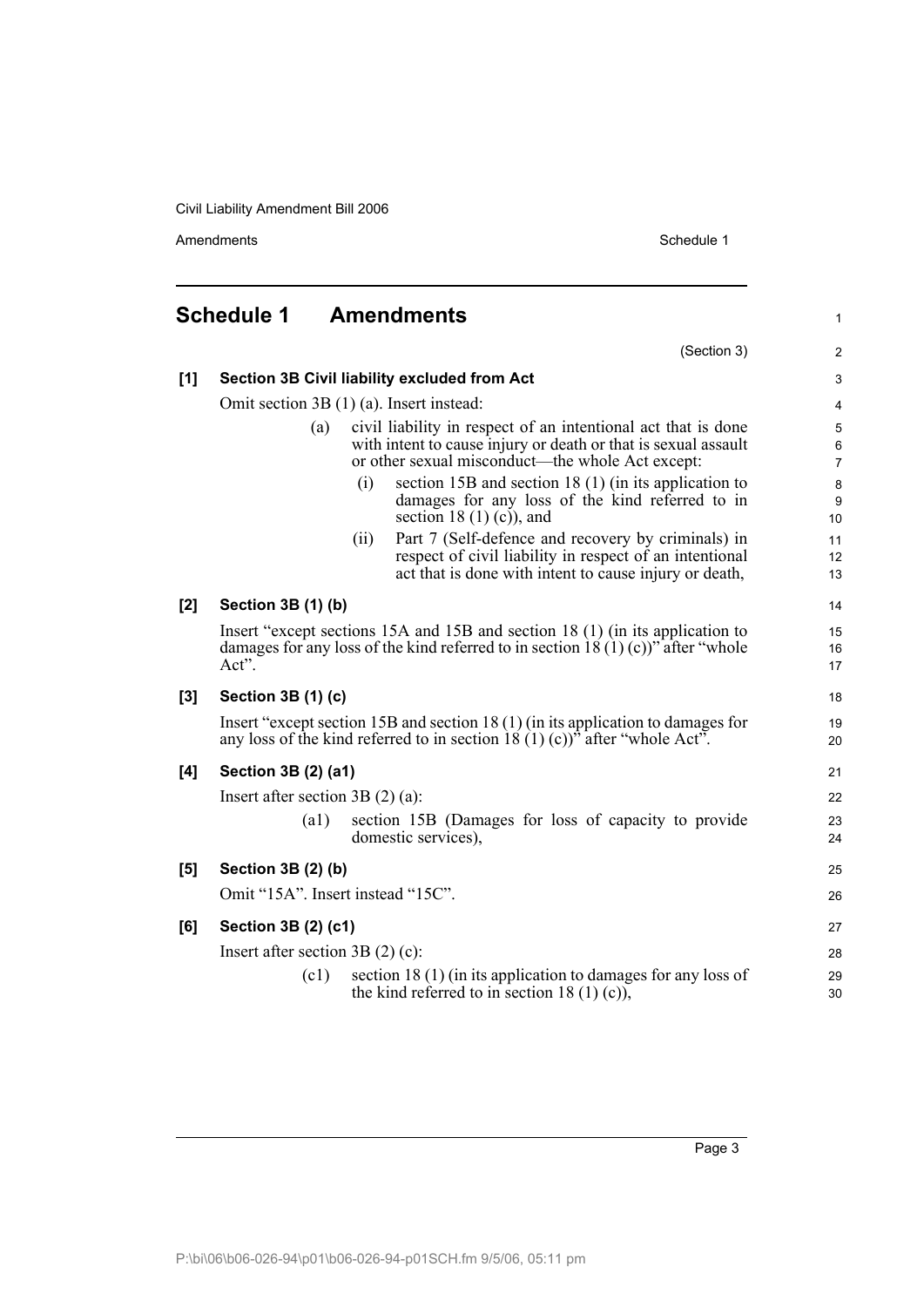Schedule 1 Amendments

| [7]    | Section 15 Damages for gratuitous attendant care services: general                       |                    |                                                                                                                                                                                                                                                                                                                                                                                                                                                       |                                                                                    |  |  |  |
|--------|------------------------------------------------------------------------------------------|--------------------|-------------------------------------------------------------------------------------------------------------------------------------------------------------------------------------------------------------------------------------------------------------------------------------------------------------------------------------------------------------------------------------------------------------------------------------------------------|------------------------------------------------------------------------------------|--|--|--|
|        | Relocate the note at the end of the section to the end of subsection (3).                |                    |                                                                                                                                                                                                                                                                                                                                                                                                                                                       |                                                                                    |  |  |  |
| [8]    | <b>Section 15</b>                                                                        |                    |                                                                                                                                                                                                                                                                                                                                                                                                                                                       |                                                                                    |  |  |  |
|        |                                                                                          |                    | Insert at the end of the section:                                                                                                                                                                                                                                                                                                                                                                                                                     | 4                                                                                  |  |  |  |
|        |                                                                                          |                    | Note. By reason of the operation of section 3B (1) (b), this section does<br>not apply to the determination of civil liability in proceedings of the kind<br>referred to in section 11 (Claims for damages for dust diseases etc to be<br>brought under this Act) of the Dust Diseases Tribunal Act 1989.<br>Section 15A makes provision with respect to the determination of<br>damages for gratuitous attendant care services in proceedings of the | $\mathbf 5$<br>$\boldsymbol{6}$<br>$\boldsymbol{7}$<br>8<br>$\boldsymbol{9}$<br>10 |  |  |  |
|        |                                                                                          |                    | kind referred to in section 11 of the Dust Diseases Tribunal Act 1989.                                                                                                                                                                                                                                                                                                                                                                                | 11                                                                                 |  |  |  |
| [9]    |                                                                                          |                    | Section 15A Damages for loss of superannuation entitlements                                                                                                                                                                                                                                                                                                                                                                                           | 12                                                                                 |  |  |  |
|        |                                                                                          |                    | Renumber the section as section 15C.                                                                                                                                                                                                                                                                                                                                                                                                                  | 13                                                                                 |  |  |  |
| $[10]$ |                                                                                          | <b>Section 15A</b> |                                                                                                                                                                                                                                                                                                                                                                                                                                                       | 14                                                                                 |  |  |  |
|        |                                                                                          |                    | Insert after section 15:                                                                                                                                                                                                                                                                                                                                                                                                                              | 15                                                                                 |  |  |  |
|        | <b>15A</b><br>Damages for gratuitous attendant care services: dust-related<br>conditions |                    |                                                                                                                                                                                                                                                                                                                                                                                                                                                       |                                                                                    |  |  |  |
|        |                                                                                          | (1)                | This section applies to the determination of civil liability for<br>damages for gratuitous attendant care services in proceedings of<br>the kind referred to in section 11 (Claims for damages for dust<br>diseases etc to be brought under this Act) of the <i>Dust Diseases</i><br>Tribunal Act 1989.                                                                                                                                               | 18<br>19<br>20<br>21<br>22                                                         |  |  |  |
|        |                                                                                          | (2)                | The amount of damages that may be awarded for gratuitous<br>services in proceedings referred to<br>attendant<br>care<br>1n<br>subsection (1) must not exceed the amount calculated at the same<br>hourly rate as that provided by section 15 (5) regardless of the<br>number of hours involved.                                                                                                                                                       | 23<br>24<br>25<br>26<br>27                                                         |  |  |  |
|        |                                                                                          | (3)                | Except as provided by this section, nothing in this section affects<br>any other law relating to the value of attendant care services.                                                                                                                                                                                                                                                                                                                | 28<br>29                                                                           |  |  |  |
|        |                                                                                          | (4)                | In this section, <i>attendant care services</i> and <i>gratuitous attendant</i><br><i>care services</i> have the same meanings as they have in section 15.                                                                                                                                                                                                                                                                                            | 30<br>31                                                                           |  |  |  |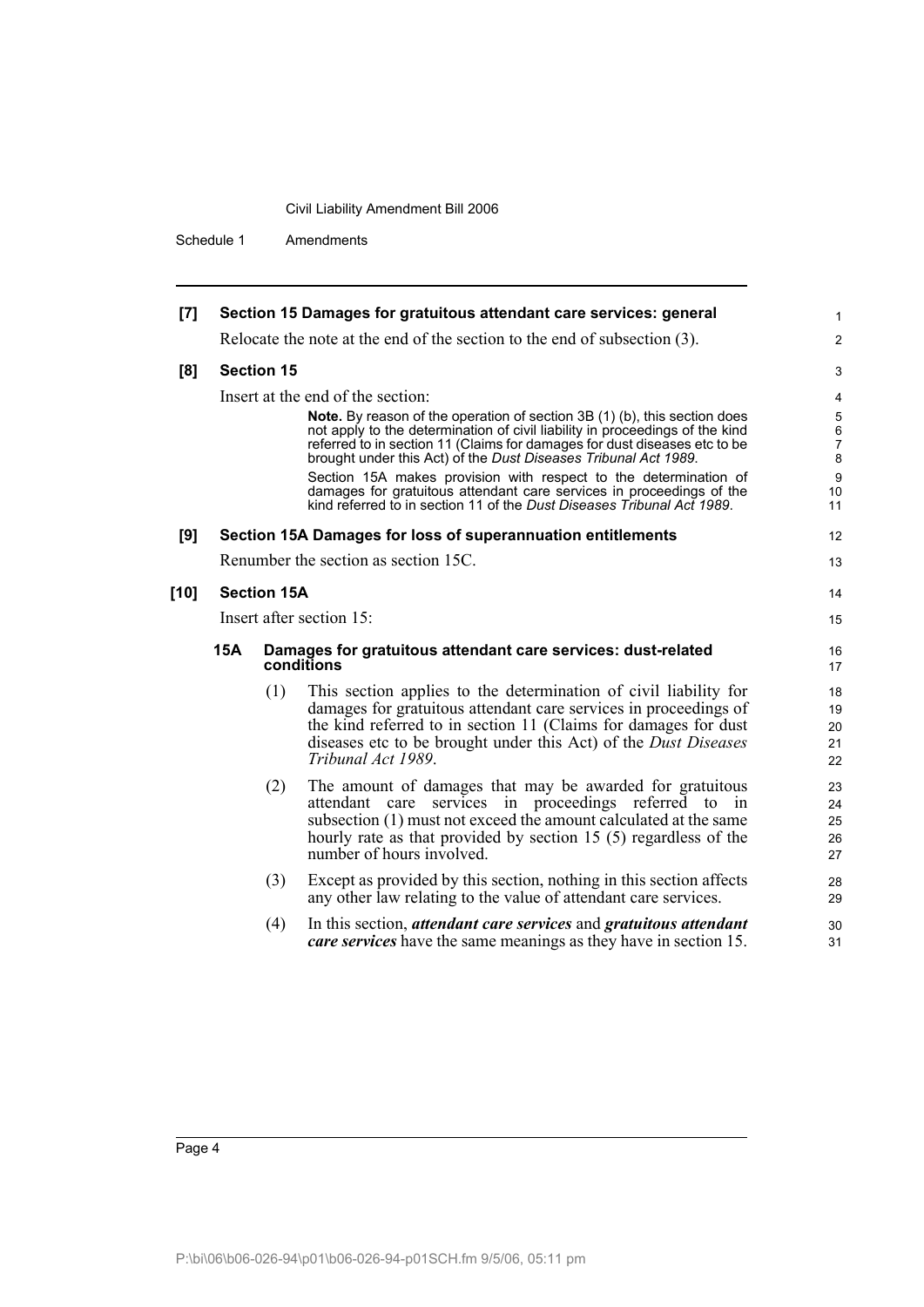Amendments Schedule 1

| $[11]$ |     | <b>Section 15B</b> |     |                    |                                                                                                                                                                                                                                                                                                                                            | 1                                            |
|--------|-----|--------------------|-----|--------------------|--------------------------------------------------------------------------------------------------------------------------------------------------------------------------------------------------------------------------------------------------------------------------------------------------------------------------------------------|----------------------------------------------|
|        |     |                    |     |                    | Insert before section 15C (as renumbered by item [9]):                                                                                                                                                                                                                                                                                     | 2                                            |
|        | 15B |                    |     |                    | Damages for loss of capacity to provide domestic services                                                                                                                                                                                                                                                                                  | 3                                            |
|        |     | (1)                |     | <b>Definitions</b> |                                                                                                                                                                                                                                                                                                                                            | 4                                            |
|        |     |                    |     | In this section:   |                                                                                                                                                                                                                                                                                                                                            | 5                                            |
|        |     |                    |     | gratuitously):     | <b>assisted care</b> , in relation to a dependant of a claimant, means any<br>of the following kinds of care (whether or not the care is provided                                                                                                                                                                                          | 6<br>$\overline{7}$<br>8                     |
|        |     |                    | (a) |                    | any respite care (being care that includes accommodation<br>that is provided by a person other than the claimant to a<br>dependant who is aged or frail, or who suffers from a<br>physical or mental disability, with the primary purpose of<br>giving the dependant or claimant, or both, a break from<br>their usual care arrangements), | 9<br>10<br>11<br>12 <sup>2</sup><br>13<br>14 |
|        |     |                    | (b) |                    | if the dependant is a minor (but without limiting<br>paragraph $(a)$ —any care that is provided to the dependant<br>by a person other than the claimant where:                                                                                                                                                                             | 15<br>16<br>17                               |
|        |     |                    |     | (i)                | the person is a parent of the dependant (whether<br>derived through paragraph $(a)$ $(i)$ or $(ii)$ of the<br>definition of <i>dependants</i> in this subsection,<br>adoption or otherwise), and                                                                                                                                           | 18<br>19<br>20<br>21                         |
|        |     |                    |     | (ii)               | the care includes the provision of accommodation to<br>the dependant.                                                                                                                                                                                                                                                                      | 22<br>23                                     |
|        |     |                    |     |                    | <i>dependants</i> , in relation to a claimant, means:                                                                                                                                                                                                                                                                                      | 24                                           |
|        |     |                    | (a) |                    | such of the following persons as are wholly or partly<br>dependent on the claimant at the time that the liability in<br>respect of which the claim is made arises:                                                                                                                                                                         | 25<br>26<br>27                               |
|        |     |                    |     | (i)                | the husband or wife of the claimant,                                                                                                                                                                                                                                                                                                       | 28                                           |
|        |     |                    |     | (ii)               | a de facto partner of the claimant, being a person<br>who has a de facto relationship (within the meaning<br>of the <i>Property (Relationships) Act 1984</i> ) with the<br>claimant,                                                                                                                                                       | 29<br>30<br>31<br>32                         |
|        |     |                    |     | (iii)              | a child, grandchild, sibling, uncle, aunt, niece,<br>nephew, parent or grandparent of the claimant<br>(whether derived through subparagraph (i) or (ii),<br>adoption or otherwise),                                                                                                                                                        | 33<br>34<br>35<br>36                         |
|        |     |                    |     | (iv)               | any other person who is a member of the claimant's<br>household, and                                                                                                                                                                                                                                                                       | 37<br>38                                     |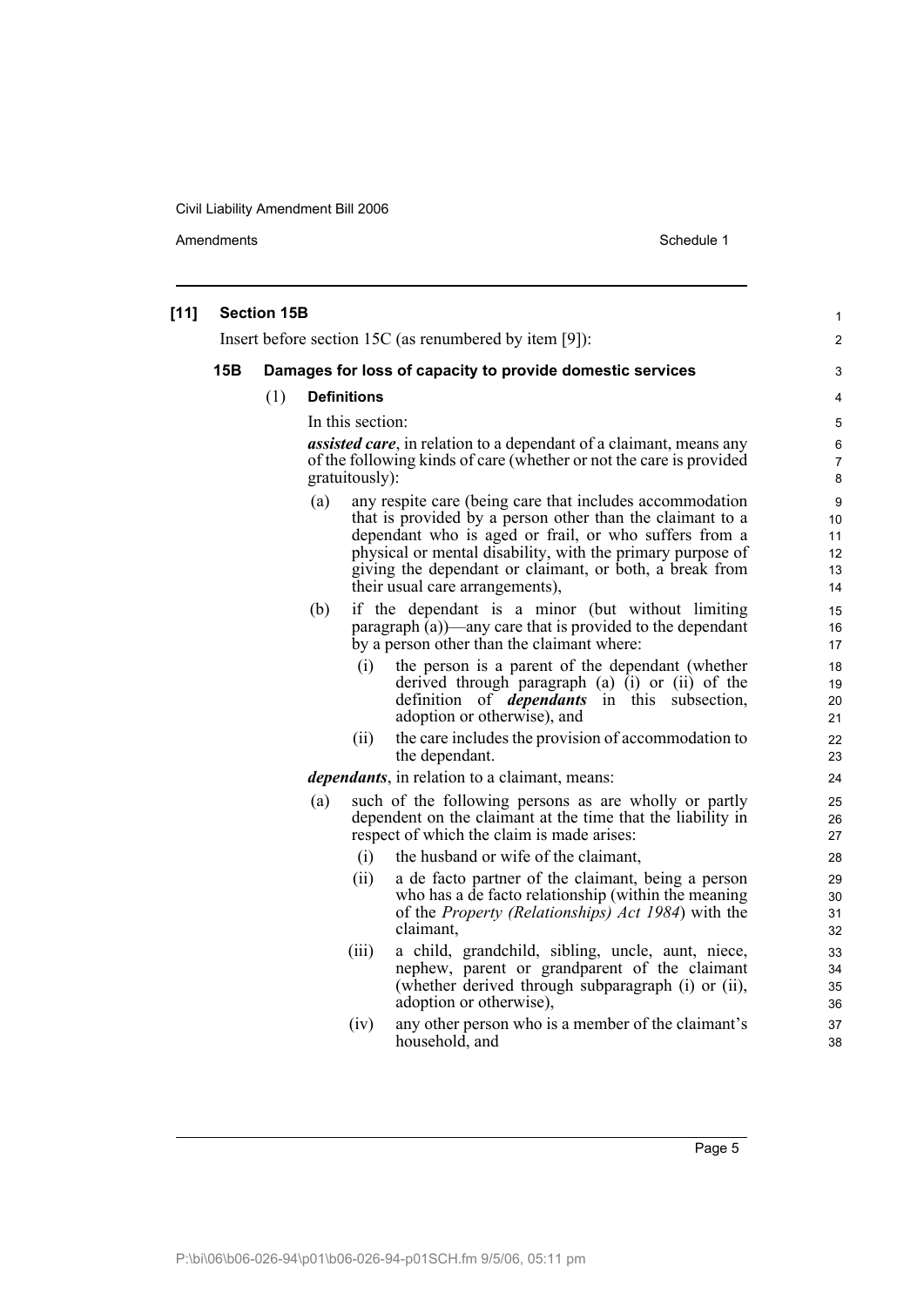Schedule 1 Amendments

(b) any unborn child of the claimant (whether derived through paragraph (a) (i) or (ii), adoption or otherwise) at the time that the liability in respect of which the claim is made arises and who is born after that time.

*gratuitous domestic services* means services of a domestic nature for which the person providing the service has not been paid or is not liable to be paid.

#### (2) **When damages may be awarded**

Damages may be awarded to a claimant for any loss of the claimant's capacity to provide gratuitous domestic services to the claimant's dependants, but only if the court is satisfied that:

- (a) in the case of any dependants of the claimant of the kind referred to in paragraph (a) of the definition of *dependants* in subsection (1)—the claimant provided the services to those dependants before the time that the liability in respect of which the claim is made arose, and
- (b) the claimant's dependants were not (or will not be) capable of performing the services themselves by reason of their age or physical or mental incapacity, and
- (c) there is a reasonable expectation that, but for the injury to which the damages relate, the claimant would have provided the services to the claimant's dependants:
	- (i) for at least 9 hours per week, and
	- (ii) for a period of at least 6 consecutive months, and
- (d) there will be a need for the services to be provided for those hours per week and that consecutive period of time and that need is reasonable in all the circumstances.

**Note.** Section 18 provides that a court cannot order the payment of interest on damages awarded for any loss of capacity of a claimant to provide gratuitous domestic services to the claimant's dependants.

- (3) If a dependant of the claimant received (or will receive) assisted care during the 6-month period referred to in subsection (2) (c) (ii) and the court is satisfied that the periods of that care were (or will be) short-term and occasional, the court may:
	- (a) in determining whether the claimant would have provided gratuitous domestic services to the dependant during a particular week for at least the 9 hours referred to in subsection (2) (c) (i), disregard the week if assisted care was (or will be) provided during that week, and
	- (b) in determining whether the claimant would have provided gratuitous domestic services to the dependant during the 6-month period referred to in subsection (2) (c) (ii),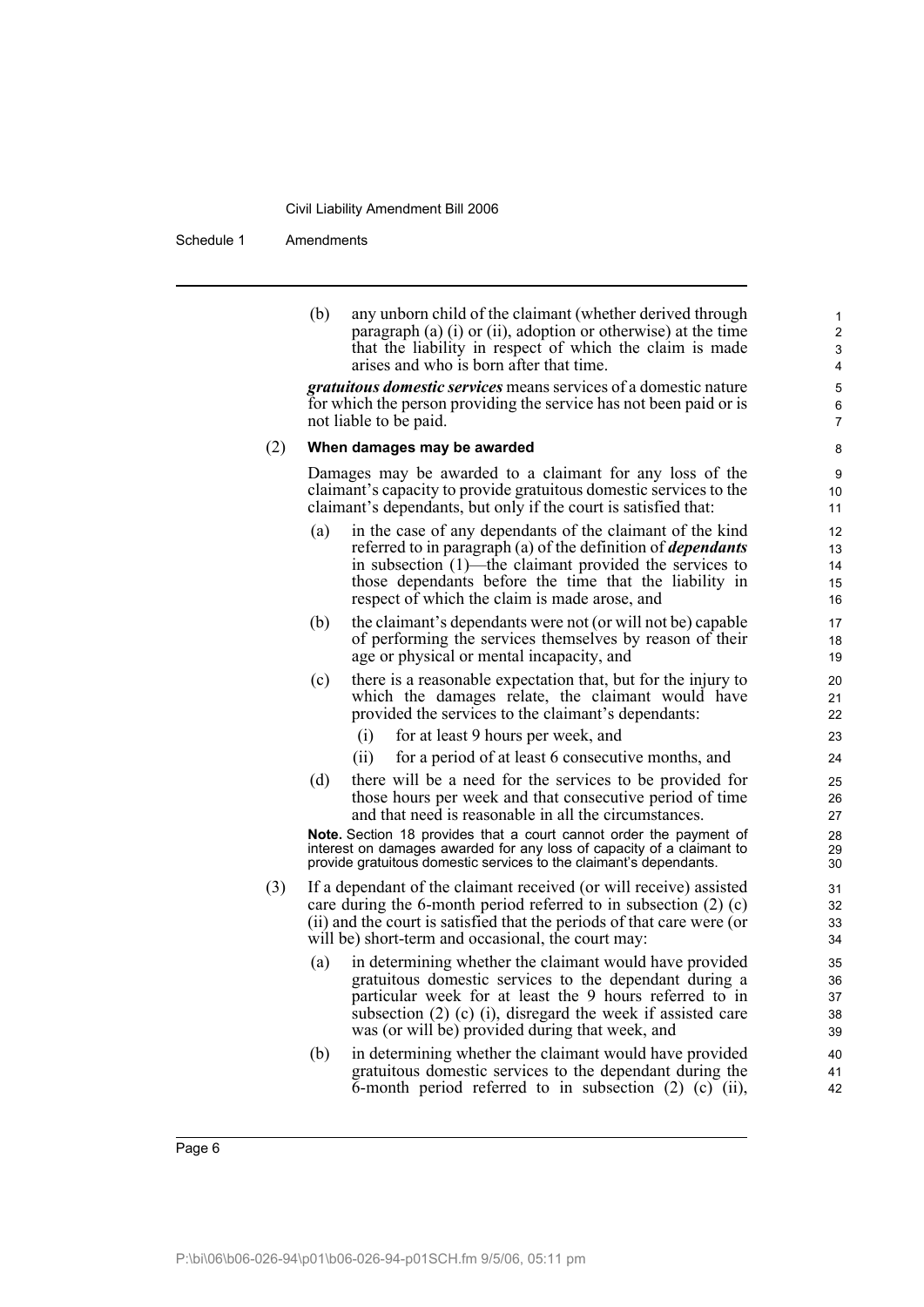Amendments **Amendments** Schedule 1

disregard any periods during which the assisted care was (or will be) provided in that 6-month period,

but only if the total number of weeks in which the care was (or will be) provided during the 6-month period does not exceed 4 weeks in total.

#### (4) **Determination of amount of damages**

The amount of damages that may be awarded for any loss of the claimant's capacity to provide gratuitous domestic services must not exceed the amount calculated at the same hourly rate as that provided by section 15 (5) regardless of the number of hours involved.

- (5) In determining the amount of damages (if any) to be awarded to a claimant for any loss of the claimant's capacity to provide gratuitous domestic services to the claimant's dependants, a court:
	- (a) may only award damages for that loss in accordance with the provisions of this section, and
	- (b) must not include in any damages awarded to the claimant for non-economic loss a component that compensates the claimant for the loss of that capacity.

#### (6) **Circumstances when damages may not be awarded**

The claimant (or the legal personal representative of a deceased claimant) may not be awarded damages for any loss of the claimant's capacity to provide gratuitous domestic services to any dependant of the claimant if the dependant has previously recovered damages in respect of that loss of capacity.

- (7) A person (including a dependant of a claimant) may not be awarded damages for a loss sustained by the person by reason of the claimant's loss of capacity to provide gratuitous domestic services if the claimant (or the legal personal representative of a deceased claimant) has previously recovered damages in respect of that loss of capacity.
- (8) If a claimant is a participant in the Scheme under the *Motor Accidents (Lifetime Care and Support) Act 2006*, damages may not be awarded to the claimant under this section in respect of any loss of the claimant's capacity to provide gratuitous domestic services to the claimant's dependants while the claimant is a participant in the Scheme if (and to the extent that):
	- (a) the loss resulted from the motor accident injury (within the meaning of that Act) in respect of which the claimant is a participant in that Scheme, and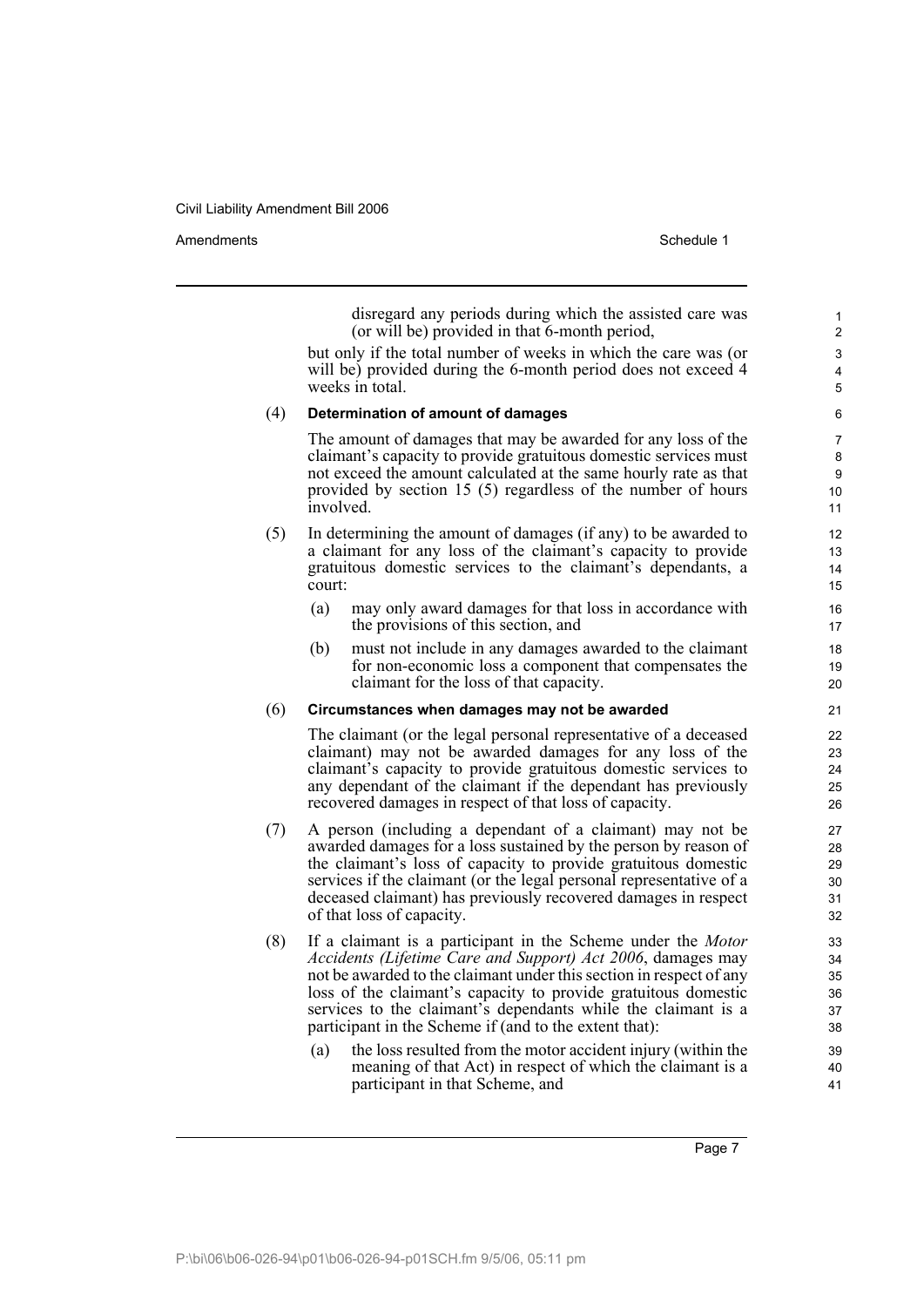Schedule 1 Amendments

(b) the treatment and care needs (within the meaning of that Act) of the claimant that are provided for or are to be provided under the Scheme include the provision of such domestic services to the claimant's dependants.

- (9) Damages may not be awarded to a claimant under this section in respect of any loss of the claimant's capacity to provide gratuitous domestic services to the claimant's dependants if (and to the extent that):
	- (a) the loss resulted from an injury caused by a motor accident (within the meaning of the *Motor Accidents Compensation Act 1999*), and
	- (b) an insurer has made, or is liable to make, payments to or on behalf of the claimant for such services under section 83 (Duty of insurer to make hospital, medical and other payments) of that Act.

#### (10) **Damages may not be awarded if they can be recovered as damages for attendant care services**

Damages may not be awarded to a claimant under this section in respect of any loss of the claimant's capacity to provide gratuitous domestic services to the claimant's dependants if (and to the extent that):

- (a) the claimant could recover damages for gratuitous attendant care services (within the meaning of section 15) in respect of the same injury that caused the loss, and
- (b) the provision of such attendant care services to the claimant also resulted (or would also result) in the claimant's dependants being provided with the domestic services that the claimant has lost the capacity to provide.

#### (11) **Determining value of gratuitous domestic services**

In determining the value of any gratuitous domestic services that a claimant has lost the capacity to provide, the court must take into account:

- (a) the extent of the claimant's capacity to provide the services before the claimant sustained the injury that is the subject of the claim, and
- (b) the extent to which provision of the services would, but for the injury sustained by the claimant, have also benefited persons in respect of whom damages could not be awarded under subsection (2), and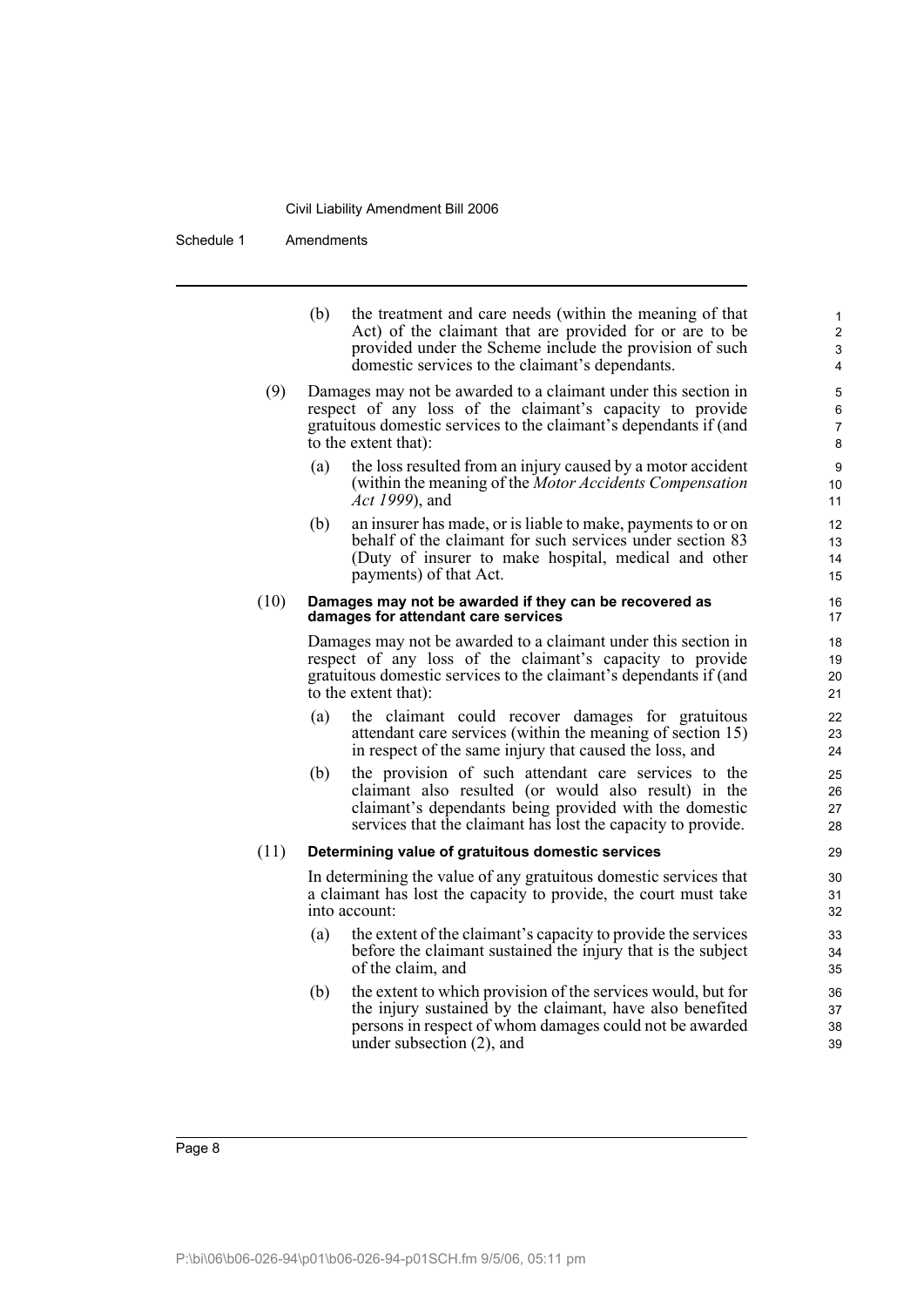Amendments Schedule 1

|        |                                                                                             |     | (c)               | the vicissitudes or contingencies of life for which<br>allowance is ordinarily made in the assessment of<br>damages.                            | $\mathbf{1}$<br>$\overline{c}$<br>3 |  |  |
|--------|---------------------------------------------------------------------------------------------|-----|-------------------|-------------------------------------------------------------------------------------------------------------------------------------------------|-------------------------------------|--|--|
| $[12]$ |                                                                                             |     |                   | <b>Section 18 Interest on damages</b>                                                                                                           | 4                                   |  |  |
|        |                                                                                             |     |                   | Omit section 18 (1). Insert instead:                                                                                                            | 5                                   |  |  |
|        |                                                                                             | (1) |                   | A court cannot order the payment of interest on damages awarded<br>for any of the following:                                                    | 6<br>$\overline{7}$                 |  |  |
|        |                                                                                             |     | (a)               | non-economic loss,                                                                                                                              | 8                                   |  |  |
|        |                                                                                             |     | (b)               | gratuitous attendant care services as defined in section 15<br>(other than gratuitous attendant care services to which<br>section 15A applies), | 9<br>10<br>11                       |  |  |
|        |                                                                                             |     | (c)               | loss of a claimant's capacity to provide gratuitous<br>domestic services to the claimant's dependants (as<br>provided by section 15B).          | 12<br>13<br>14                      |  |  |
| $[13]$ | <b>Section 18 (2)</b>                                                                       |     |                   |                                                                                                                                                 |                                     |  |  |
|        | Omit "(other than damages for non-economic loss or gratuitous attendant care<br>services)". |     |                   |                                                                                                                                                 |                                     |  |  |
|        |                                                                                             |     |                   | Insert instead "(other than damages in respect of which a court cannot order<br>the payment of interest under subsection $(1)$ ".               | 18<br>19                            |  |  |
| $[14]$ | <b>Schedule 1 Savings and transitional provisions</b>                                       |     |                   |                                                                                                                                                 |                                     |  |  |
|        | Insert at the end of clause $1(1)$ :                                                        |     |                   |                                                                                                                                                 |                                     |  |  |
|        |                                                                                             |     |                   | Civil Liability Amendment Act 2006                                                                                                              | 22                                  |  |  |
| $[15]$ | Schedule 1, Part 8                                                                          |     |                   |                                                                                                                                                 |                                     |  |  |
|        | Insert after Part 7:                                                                        |     |                   |                                                                                                                                                 |                                     |  |  |
|        | Part 8                                                                                      |     |                   | Provisions consequent on enactment of<br><b>Civil Liability Amendment Act 2006</b>                                                              | 25<br>26                            |  |  |
|        | 22                                                                                          |     | <b>Definition</b> |                                                                                                                                                 | 27                                  |  |  |
|        |                                                                                             |     |                   | In this Part:<br>amending Act means the Civil Liability Amendment Act 2006.                                                                     | 28<br>29                            |  |  |
|        | 23                                                                                          |     |                   | Application of amendments made by amending Act                                                                                                  | 30                                  |  |  |
|        |                                                                                             | (1) |                   | Section 15A (as inserted by the amending Act) extends to civil<br>liability arising before the commencement of section 15A, but                 | 31<br>32                            |  |  |